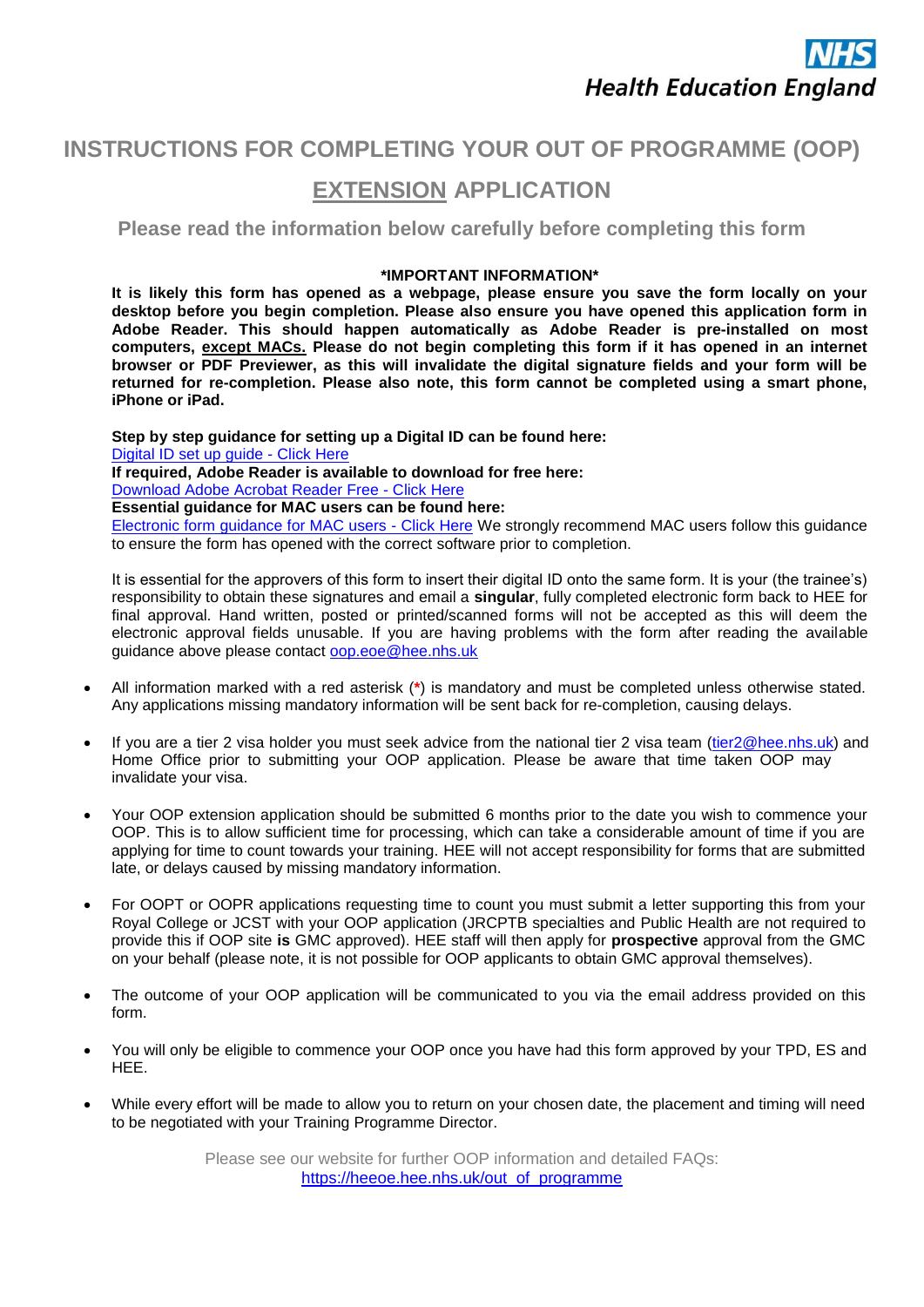## **APPLICATION TO EXTEND TIME OUT OF PROGRAMME (OOP)**

| 1. Personal Details                                                                                 |  |                                                 |  |
|-----------------------------------------------------------------------------------------------------|--|-------------------------------------------------|--|
| Surname*                                                                                            |  | Maiden name*(if<br>previously used in training) |  |
| First name(s)*                                                                                      |  | <b>GMC number*</b>                              |  |
| Email address*                                                                                      |  | Phone number*                                   |  |
|                                                                                                     |  |                                                 |  |
| 2. OOP Extension Category & Mandatory Supporting Information - Please complete the correct category |  |                                                 |  |
| Out of Brogrammo Training Extension (OODT)                                                          |  |                                                 |  |

| $\mathsf{L}$ . Oor Extendien bategery & manuatery bapperting information                                             |            |  | Out of Programme Training Extension (OOPT)                                                   | <b>The complete the correct category</b>                                                                  |
|----------------------------------------------------------------------------------------------------------------------|------------|--|----------------------------------------------------------------------------------------------|-----------------------------------------------------------------------------------------------------------|
| I am applying to extend                                                                                              |            |  | <b>Number of months</b>                                                                      |                                                                                                           |
| <b>OOPT</b> (OOPT counts towards                                                                                     | <b>Yes</b> |  | to count towards                                                                             |                                                                                                           |
| CCT. If no time is to count you must                                                                                 |            |  | CCT <sup>*</sup>                                                                             |                                                                                                           |
| apply for OOPE)<br>Please provide a brief supporting statement below outlining why an extension to OOPT is required* |            |  |                                                                                              |                                                                                                           |
|                                                                                                                      |            |  |                                                                                              |                                                                                                           |
|                                                                                                                      |            |  |                                                                                              |                                                                                                           |
|                                                                                                                      |            |  |                                                                                              |                                                                                                           |
|                                                                                                                      |            |  |                                                                                              |                                                                                                           |
|                                                                                                                      |            |  |                                                                                              |                                                                                                           |
| I have attached a job description (if available)                                                                     |            |  |                                                                                              |                                                                                                           |
|                                                                                                                      |            |  |                                                                                              |                                                                                                           |
| My OOPT placement is in a GMC approved site                                                                          |            |  |                                                                                              | My OOPT placement is not in a GMC approved                                                                |
|                                                                                                                      |            |  | site                                                                                         |                                                                                                           |
| I have attached a letter/email supporting my                                                                         |            |  |                                                                                              | I have attached a letter/email supporting my time                                                         |
| time to count from my Royal College/JCST                                                                             |            |  |                                                                                              | to count from my Royal College/Faculty/JRCPTB/                                                            |
| (JRCPTB specialties and Public Health are not                                                                        |            |  |                                                                                              | JCST (All specialties required to provide this if OOP site is                                             |
| required to provide this if OOP site is GMC approved)                                                                |            |  | not GMC approved)                                                                            |                                                                                                           |
|                                                                                                                      |            |  | <b>Out of Programme Research Extension (OOPR)</b>                                            |                                                                                                           |
| I am applying to extend                                                                                              |            |  | <b>Number of months</b>                                                                      |                                                                                                           |
| <b>OOPR with time to</b>                                                                                             | <b>Yes</b> |  | to count towards                                                                             |                                                                                                           |
| count towards CCT                                                                                                    |            |  | CCT <sup>*</sup>                                                                             |                                                                                                           |
| Please provide a brief supporting statement below outlining why an extension to OOPR is required*                    |            |  |                                                                                              |                                                                                                           |
|                                                                                                                      |            |  |                                                                                              |                                                                                                           |
|                                                                                                                      |            |  |                                                                                              |                                                                                                           |
|                                                                                                                      |            |  |                                                                                              |                                                                                                           |
|                                                                                                                      |            |  |                                                                                              |                                                                                                           |
|                                                                                                                      |            |  |                                                                                              |                                                                                                           |
|                                                                                                                      |            |  |                                                                                              | I understand I am not permitted to take time out of programme for research in excess of 3 years unless in |
|                                                                                                                      |            |  | highly exceptional circumstances with prospective permission from my Head of School and HEE* |                                                                                                           |
| My OOPR placement is in a GMC approved site                                                                          |            |  |                                                                                              | My OOPR placement is not in a GMC approved                                                                |
|                                                                                                                      |            |  | site                                                                                         |                                                                                                           |
|                                                                                                                      |            |  |                                                                                              |                                                                                                           |
| I have attached a letter/email supporting my                                                                         |            |  |                                                                                              | I have attached a letter/email supporting my time                                                         |
| time to count from my Royal College/JCST<br>(JRCPTB specialties and Public Health are not                            |            |  |                                                                                              | to count from my Royal College/Faculty/JRCPTB/                                                            |
| required to provide this if OOP site is GMC approved)                                                                |            |  | not GMC approved)                                                                            | JCST (All specialties required to provide this if OOP site is                                             |
| I am applying to extend                                                                                              |            |  |                                                                                              |                                                                                                           |
| <b>OOPR</b> without time to                                                                                          | <b>Yes</b> |  |                                                                                              |                                                                                                           |
| count towards CCT                                                                                                    |            |  |                                                                                              |                                                                                                           |
| Please provide a brief supporting statement below outlining why an extension to OOPR is required*                    |            |  |                                                                                              |                                                                                                           |
|                                                                                                                      |            |  |                                                                                              |                                                                                                           |
|                                                                                                                      |            |  |                                                                                              |                                                                                                           |
|                                                                                                                      |            |  |                                                                                              |                                                                                                           |
|                                                                                                                      |            |  |                                                                                              |                                                                                                           |
|                                                                                                                      |            |  |                                                                                              |                                                                                                           |
|                                                                                                                      |            |  |                                                                                              |                                                                                                           |
|                                                                                                                      |            |  |                                                                                              | I understand I am not permitted to take time out of programme for research in excess of 3 years unless in |
|                                                                                                                      |            |  | exceptional circumstances with prospective permission from my Head of School and HEE*        |                                                                                                           |
|                                                                                                                      |            |  |                                                                                              |                                                                                                           |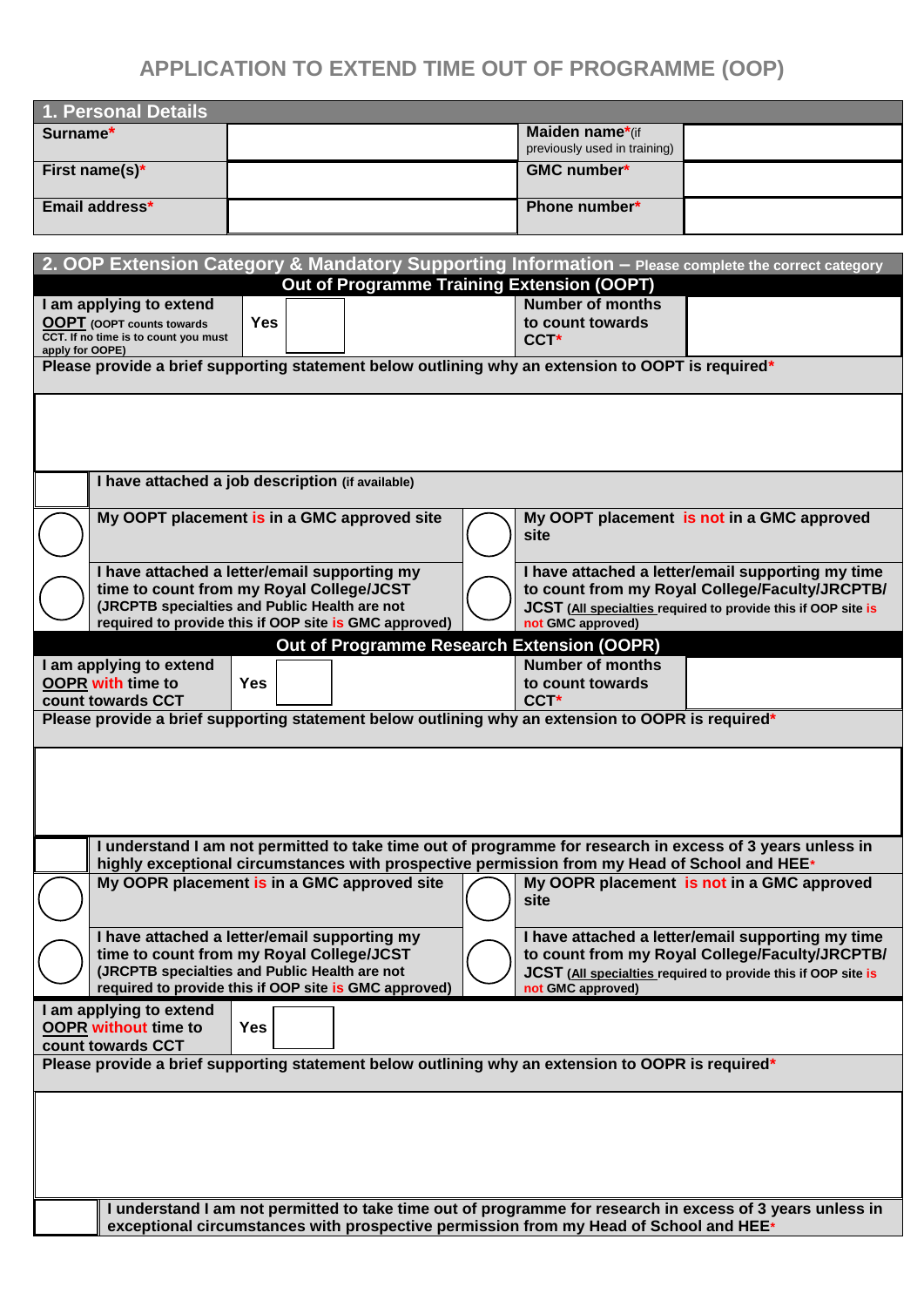|                                                                      | Out of Programme Experience Extension (OOPE)                                                       |
|----------------------------------------------------------------------|----------------------------------------------------------------------------------------------------|
| I am applying for OOPE<br>(this will not count towards)<br>training) | <b>Yes</b>                                                                                         |
|                                                                      | Please provide a brief supporting statement below outlining why an extension to OOPE is required*  |
|                                                                      |                                                                                                    |
|                                                                      |                                                                                                    |
|                                                                      |                                                                                                    |
|                                                                      |                                                                                                    |
|                                                                      |                                                                                                    |
|                                                                      |                                                                                                    |
|                                                                      | Out of Programme Career Break Extension(OOPC)                                                      |
| I am applying for OOPC<br>(this will not count towards               | <b>Yes</b>                                                                                         |
| training)                                                            | Please provide a brief supporting statement below outlining why an extension to OOPC is required * |
|                                                                      |                                                                                                    |
|                                                                      |                                                                                                    |
|                                                                      |                                                                                                    |
|                                                                      |                                                                                                    |

| Original OOP End Date*                         |                    |
|------------------------------------------------|--------------------|
| (DD/MM/YYYY)*                                  |                    |
| <b>OOP Extension End Date*</b><br>(DD/MM/YYYY) |                    |
|                                                |                    |
|                                                |                    |
| Level*                                         |                    |
| (for OOPT, OOPR, OOPE                          |                    |
|                                                |                    |
|                                                |                    |
|                                                |                    |
|                                                |                    |
|                                                | applications only) |

| 4. OOP Extension Support - applicant to ask ES/CT and TPD & to complete this (all applications) |                                                  |  |
|-------------------------------------------------------------------------------------------------|--------------------------------------------------|--|
| <b>Educational Supervisor /</b>                                                                 |                                                  |  |
| <b>College Tutor Declaration*</b>                                                               | I confirm support of this trainees OOP extension |  |
|                                                                                                 |                                                  |  |
| <b>ES / Tutor Name*</b>                                                                         | Email*                                           |  |
| ES / Tutor digital ID*<br><b>Digital ID instructions</b>                                        |                                                  |  |
|                                                                                                 |                                                  |  |
|                                                                                                 |                                                  |  |
|                                                                                                 |                                                  |  |
| <b>Training Programme</b>                                                                       |                                                  |  |
| <b>Director / Foundation TPD</b><br>Declaration*                                                | I confirm support of this trainees OOP extension |  |
|                                                                                                 |                                                  |  |
| <b>TPD/FTPD Name*</b>                                                                           | Email*                                           |  |
| TPD / FTPD digital ID*                                                                          |                                                  |  |
| <b>Digital ID instructions</b>                                                                  |                                                  |  |
|                                                                                                 |                                                  |  |
|                                                                                                 |                                                  |  |
|                                                                                                 |                                                  |  |